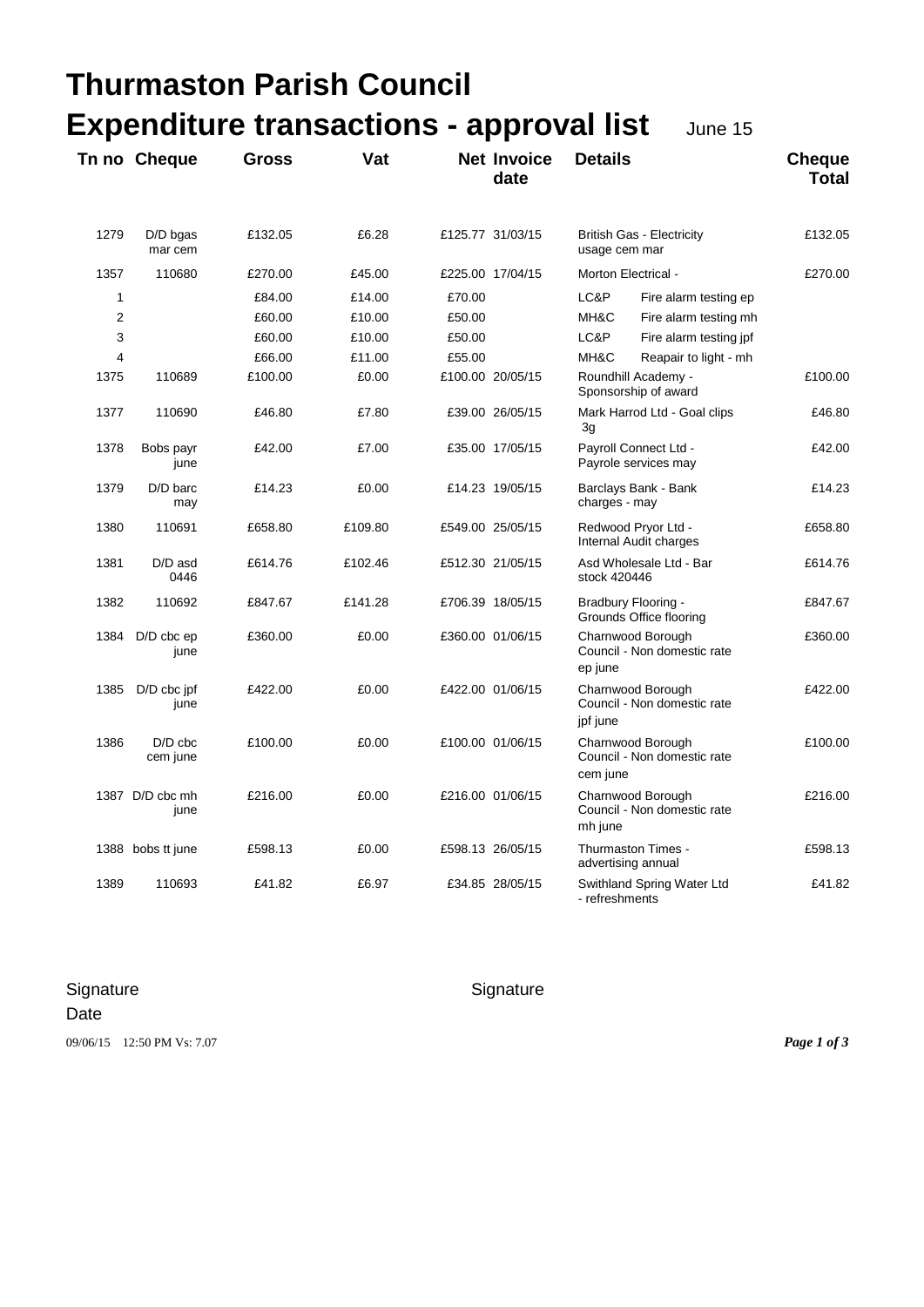|                | <b>Tn no Cheque</b>            | Thurmaston Parish Council<br><b>Expenditure transactions - approval list</b><br><b>Gross Vat</b> | <b>Net</b> | <b>Invoice</b>      | <b>Details</b>    |                                                                             | June 15<br><b>Cheque</b>                                                    |              |
|----------------|--------------------------------|--------------------------------------------------------------------------------------------------|------------|---------------------|-------------------|-----------------------------------------------------------------------------|-----------------------------------------------------------------------------|--------------|
|                |                                |                                                                                                  |            |                     | date              |                                                                             |                                                                             | <b>Total</b> |
|                | 1390bobs vik june              | £318.42                                                                                          | £3.57      |                     | £314.85 29/05/15  | Viking Direct -                                                             | £318.42                                                                     |              |
| 1              |                                | £297.00                                                                                          | £0.00      | £297.00             |                   | GEN                                                                         | postage                                                                     |              |
| $\overline{2}$ |                                | £17.94                                                                                           | £2.99      | £14.95              |                   | <b>GEN</b>                                                                  | stationary                                                                  |              |
| 3              |                                | £3.48                                                                                            | £0.58      | £2.90               |                   | <b>GEN</b>                                                                  | delivery                                                                    |              |
| 1391           | d/d boc<br>may                 | £81.45                                                                                           | £13.58     |                     | £67.87 31/05/15   | BOC Ltd - gas                                                               |                                                                             | £81.45       |
| 1392           | 110694                         | £236.04                                                                                          | £39.34     |                     | £196.70 29/05/15  | Secure One Ltd -<br>maintenance - fire<br>extinguishers                     |                                                                             | £236.04      |
| 1393           | bobs all p<br>june             | £163.24                                                                                          | £27.20     |                     | £136.04 21/05/15  | Supplies -                                                                  | All Purpose Cleaning                                                        | £163.24      |
| 1              |                                | £137.61                                                                                          | £22.93     | £114.68             |                   | LC&P                                                                        | cleaning materials                                                          |              |
| $\overline{2}$ |                                | £25.63                                                                                           | £4.27      | £21.36              |                   | LC&P                                                                        | refreshments                                                                |              |
| 1394           | Bobs clea<br>june              | £203.50                                                                                          | £0.00      |                     | £203.50 03/06/15  | Cleansweep -                                                                |                                                                             | £203.50      |
| 1              |                                | £115.50                                                                                          | £0.00      | £115.50             |                   | MH&C                                                                        | Cleaning services mh                                                        |              |
| $\overline{2}$ |                                | £88.00                                                                                           | £0.00      | £88.00              |                   | LC&P                                                                        | Cleaning services jpf                                                       |              |
| 1395           | SGM error<br>1353              | $-£0.20$                                                                                         | -£0.03     |                     | $-E0.17$ 15/05/15 |                                                                             | Sports Ground Maintenance<br>& Machinery - Payment<br>error inv 1676/ed1353 | $-£0.20$     |
| 1396           | SGM error<br>1353 corre        | £0.20                                                                                            | £0.03      |                     | £0.17 01/06/15    | Sports Ground Maintenance<br>& Machinery - Payment<br>error inv 1676/ed1353 |                                                                             | £0.20        |
| 1397           | <b>Error 1338</b>              | $-£0.99$                                                                                         | $-£0.17$   |                     | $-E0.82$ 15/05/15 |                                                                             | Espo - Error under pd 1338                                                  | $-£0.99$     |
| 1398           | <b>Error 1338</b><br>corrected | £0.99                                                                                            | £0.17      |                     | £0.82 01/06/15    | Espo - Error under pd 1338                                                  |                                                                             | £0.99        |
| 1399           | 110696                         | £252.56                                                                                          | £11.60     |                     | £240.96 08/06/15  | Petty Cash -                                                                |                                                                             | £252.56      |
| 1              |                                | £20.44                                                                                           | £0.00      | £20.44              |                   | <b>GEN</b>                                                                  | Postage                                                                     |              |
| 2              |                                | £61.18                                                                                           | £0.00      | £61.18              |                   | LC&P                                                                        | Refreshment                                                                 |              |
| 3              |                                | £1.00                                                                                            | £0.00      | £1.00               |                   | LC&P                                                                        | Cleaning products                                                           |              |
| 4              |                                | £58.65                                                                                           | £9.77      | £48.88              |                   | MH&C                                                                        | Petrol for mowers                                                           |              |
| 5              |                                | £101.29                                                                                          | £1.83      | £99.46              |                   | LC&P                                                                        | Repairs & Maintenance                                                       |              |
| 6              |                                | £10.00                                                                                           | £0.00      | £10.00              |                   | <b>GEN</b>                                                                  | Telephone                                                                   |              |
| 1400           | $D/D$ tgp mh<br>may            | £116.63                                                                                          | £5.55      |                     | £111.08 05/06/15  |                                                                             | Total Gas & Power -<br>Electricity usage mh                                 | £116.63      |
| 1401           | Bobs rays<br>june              | £96.08                                                                                           | £14.78     |                     | £81.30 27/05/15   | Rays Supplies - Bar stock<br>303859                                         |                                                                             | £96.08       |
| 1402           | <b>Bobs</b><br>staff june      | £21,262.61                                                                                       | £0.00      | £14,211.60 08/06/15 |                   | Staff - costs june                                                          |                                                                             | £21,262.61   |

## Signature Signature Signature

## Date

09/06/15 12:50 PM Vs: 7.07 *Page 2 of 3*